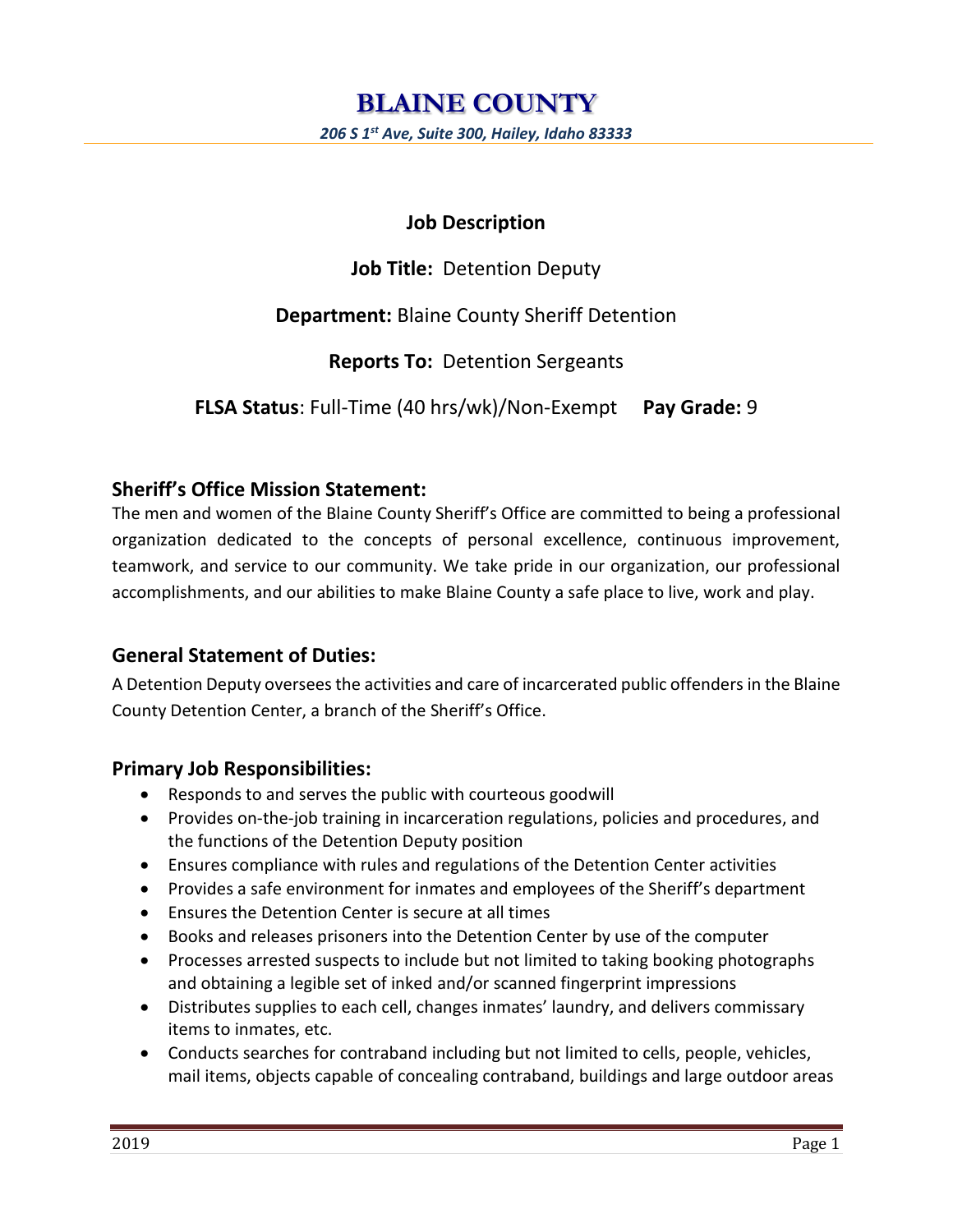**BLAINE COUNTY**  *206 S 1st Ave, Suite 300, Hailey, Idaho 83333*

which may involve feeling and detecting objects, walking for long periods of time and/or detaining people

- Secures personal belongings of the prisoners
- Receives bond money and processes prisoners bonding out
- Supervises inmate workers inside the Detention Center
- Maintains reports on accidents or incidents occurring in the Detention Center
- Maintains a log of the number of inmates per shift and all shift activities
- Serves as courtroom bailiff as assigned
- Operates technical systems for the security of the facility including but not limited to cameras, doors, and intercoms from Central Control within the facility
- Engages in law enforcement detention functions that include such things as working in confined areas, rotating shifts, physically restraining inmates and checking the doors and windows of buildings to ensure they are secure
- Detects and collects evidence and substances within the Detention Center that provide the basis of administrative violations; detects the presence of conditions such as smoke, unusual or excessive noise, odors, etc.
- Effectively restrains an inmate, forcibly if necessary, using handcuffs and other restraints; subdues resisting inmates using approved maneuvers, devices, and methods
- Pursues fleeing inmates and performs rescue operations and other duties which may involve quickly entering and exiting secured areas; lifting, carrying and dragging heavy objects; climbing up to and down from elevated surfaces; climbing through openings; jumping over obstacles; crawling in confined areas; and, using physical force to gain entrance
- Responds professionally when confronted with the hostile views and opinions of the public, inmates, and others encountered in an antagonistic environment
- Transports and escorts prisoners, detainees, and committed mental patients using handcuffs and other appropriate restraints. Transports inmates to and from court appearances, medical and dental visits, and facility transfers; maintains the security of any suspect in custody at all times
- Administers drug and/or Intox testing for probation, parole, and work release inmates
- Puts on and operates a self -contained breathing apparatus and extinguishes small fires by using a fire extinguisher and other appropriate means
- Properly utilizes issued personal safety equipment as appropriate to the incident
- Provides crisis intervention functions to include counseling, suicide prevention, recognizing abnormal behavior and taking appropriate action
- Breaks up inmate fights and affrays
- Loads and unloads, aims and fires handguns and rifles from a variety of body positions under conditions of stress that justify the use of deadly force and at levels of proficiency prescribed in certification standards
- Demonstrates skill in the use, care, and security of firearms and other law enforcement equipment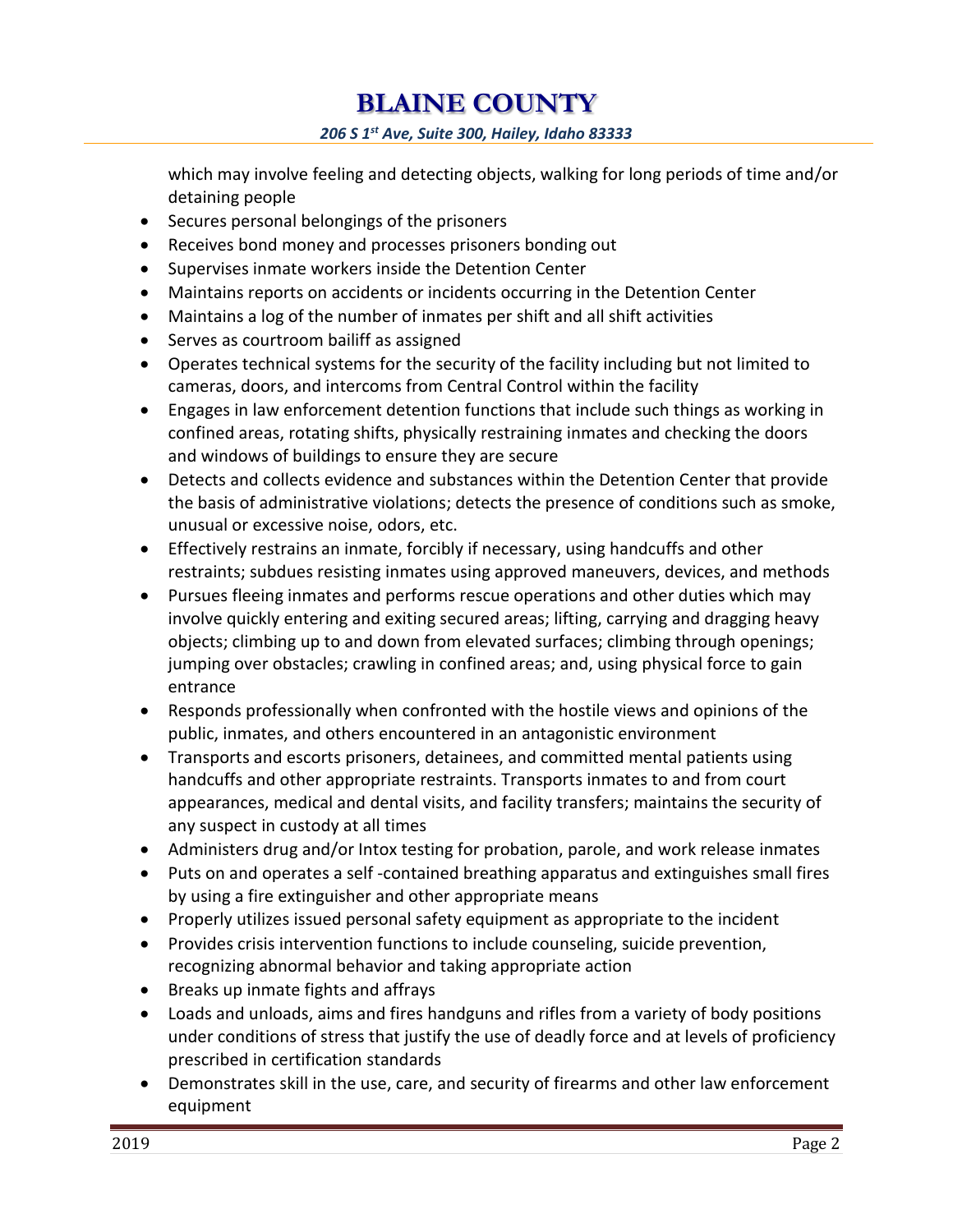**BLAINE COUNTY** 

*206 S 1st Ave, Suite 300, Hailey, Idaho 83333*

- Possesses sufficient dexterity to manipulate keys and keyboards, operate levers and buttons, manually operate heavy doors and to count, collect and inventory small items
- Reads computer and camera screens, court and other legal and non-legal documents, distinguish colors, and exercise full field of vision while supervising inmates
- Assists physicians in the inspection of unclothed inmates with exposure to body fluids, wastes and a possible encounter with deceased persons
- Ensures inmates receive a proper diet and provides general supervision of kitchen area and preparation of food
- Assists medical department when needed with the administration of medicine to appropriate inmate
- Testifies professionally in court as needed
- Updates personal knowledge by attending training courses on current law enforcement trends
- If needed, can perform rescue functions at accidents, emergencies, and disasters to include directing traffic, administering emergency medical aid, moving people from dangerous situations, securing and evacuating people from particular areas and extinguishing small fires
- Secures crime scenes within the detention center until detective or patrol deputy arrives and/or collects evidence if both detective and patrol are unavailable
- Performs other related duties as assigned

## **Job Specifications:**

To perform this job successfully, an individual must be able to perform each essential duty satisfactorily. The requirements listed below are representative of the knowledge, skill, and/or ability required. Reasonable accommodations may be made to enable individuals with disabilities to perform the primary job responsibilities provided the individual can meet the Idaho POST Academy professional standards.

#### **Education and Work Experience:**

- A High School Diploma or GED equivalent is required
- Must have a minimum of two (2) years of any combination of responsible work experience, military service, education, or any other productive activity
- Must meet all Minimum Standards, Hiring Qualifications and Training Standards
- Successful completion of JTO training required
- Possess all other required training qualifications or certifications per position
- POST-Detention Academy basic certificate required within one year of employment; intermediate certificate preferred
- Receive a part-time Juvenile Detention certificate within twenty-four (24) months of hire
- Firearms certification required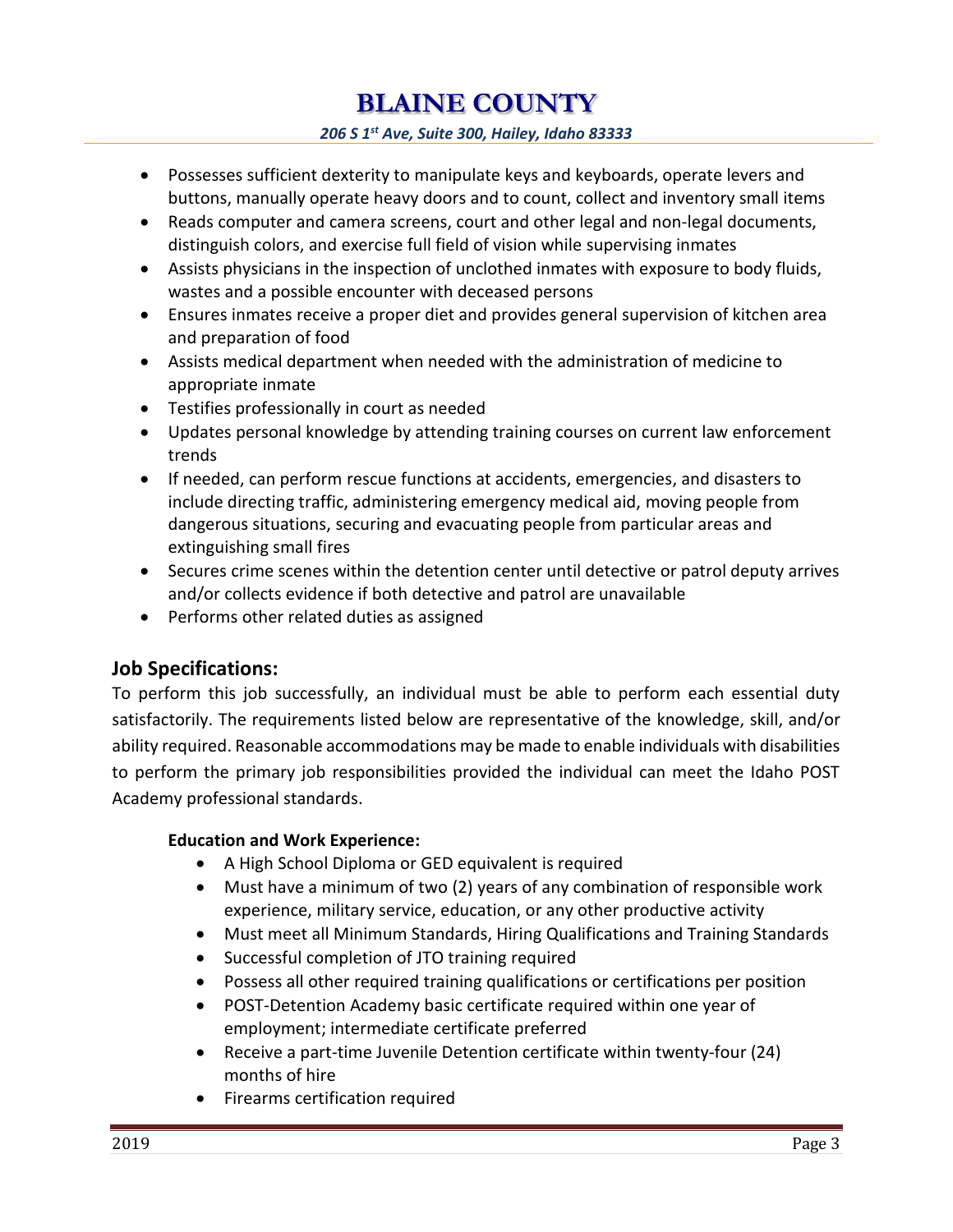#### **Language Skills:**

- Effectively communicates both orally and in writing by giving information and directions, mediating disputes and advising of rights and processes
- Reads and comprehends legal and non-legal documents, including the processing of such documents as medical instructions, commitment orders, summons, and other legal writs
- Ability to prepare investigative and other reports, including sketches, using appropriate grammar, symbols, and mathematical computations

#### **Mathematical Skills:**

 Ability to work with basic mathematical concepts and apply concepts to practical situations

#### **Reasoning Ability:**

 Exercises independent judgment in determining the appropriate classification of inmates and assessing and responding to the needs of special populations

#### **Other Knowledge, Skills, and Abilities:**

- Working knowledge of all Detention Center rules, regulations, policy and procedures
- Ability to prioritize multiple tasks and manage workload; establish and maintain effective working relations with co-workers, the public, inmates and representatives from other local, state, and Federal agencies
- Basic proficiency utilizing Microsoft Office applications including Excel, Word, and Outlook, and the ability to operate other standard office equipment, including telephones, calculators, copiers, FAX machines, etc. is required
- Ability to compile data for reports, compose correspondence, and interpret a variety of instructions furnished in written, oral, diagram, or schedule form
- Ability to operate a law enforcement vehicle for long periods of time during both the day and night; in congested traffic and in unsafe road conditions caused by factors such as fog, smoke, rain, ice, and snow if needed
- Ability to work under own initiative and utilize independent judgment
- Ability to exercise good customer relations, written and verbal communication skills
- Ability to solve practical problems and deal with a variety of situational variables
- Ability to perform primary job duties with efficiency and accuracy
- Ability to successfully pass all phases of the hiring process including written and physical examinations, background investigation, polygraph and interviews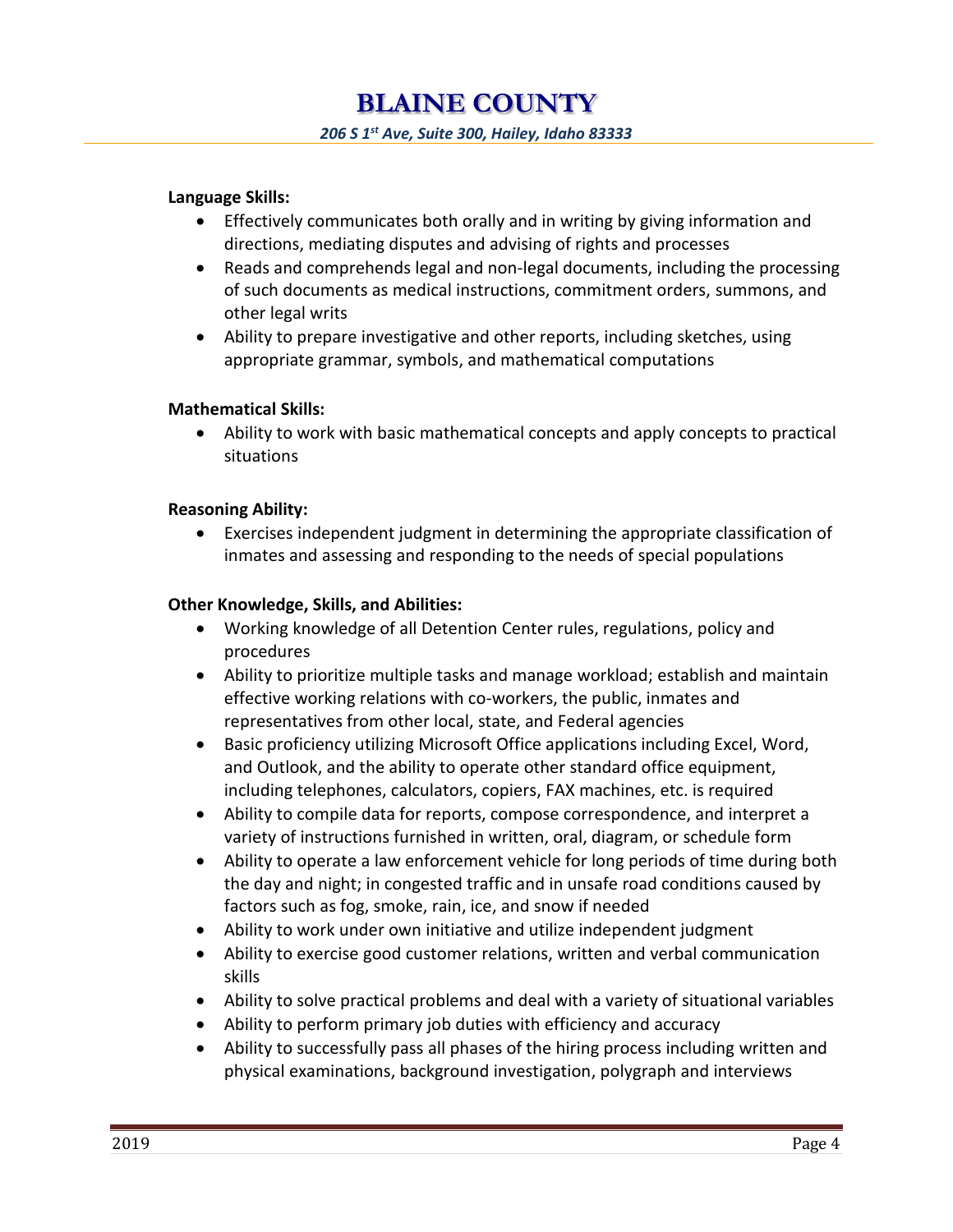**BLAINE COUNTY**  *206 S 1st Ave, Suite 300, Hailey, Idaho 83333*

- Ability to pass all firearms qualifications, Taser, straight stick, and O.C. spray certifications
- Ability to work in a confined space with stressful/dangerous conditions
- Ability to meet deadlines
- Ability to maintain confidentiality
- Must possess a valid Idaho Driving License

#### **Essential Physical Abilities:**

The physical demands described here are representative of those that must be met by an employee to successfully perform the essential functions of this job. Reasonable accommodations may be made to enable individuals with disabilities to perform the essential functions provided the individual can work in stressful/dangerous conditions and has the ability to meet POST and department physical standards. The employee is regularly required to:

- stand, walk, sit, and drive
- use hands to finger, handle, or feel
- reach with hands and arms
- quickly enter and exit vehicles
- climb over and pull oneself over obstacles
- jump down from elevated surfaces
- speak and hear in person, by telephone and by radio, etc.
- see and memorize documents, monitors, camera, etc.
- climb, balance and stoop, kneel, crouch, or crawl
- must frequently lift and/or carry up to 25 pounds
- lift, pull or drag 200 lbs.
- physically restrain violent or resisting individuals
- Specific vision abilities required by this job include: close vision, distance vision, color vision, peripheral vision, depth perception, and ability to adjust focus

#### **Working Environment**

- Ability to perform duties under physical duress and (emotional/mental) stress
- Ability to work rotating shifts; deputies must be able to work various hours of the day and night, weekends, and holidays
- May be exposed to unclothed individuals of either sex or deceased persons
- Life-threatening conditions are possible